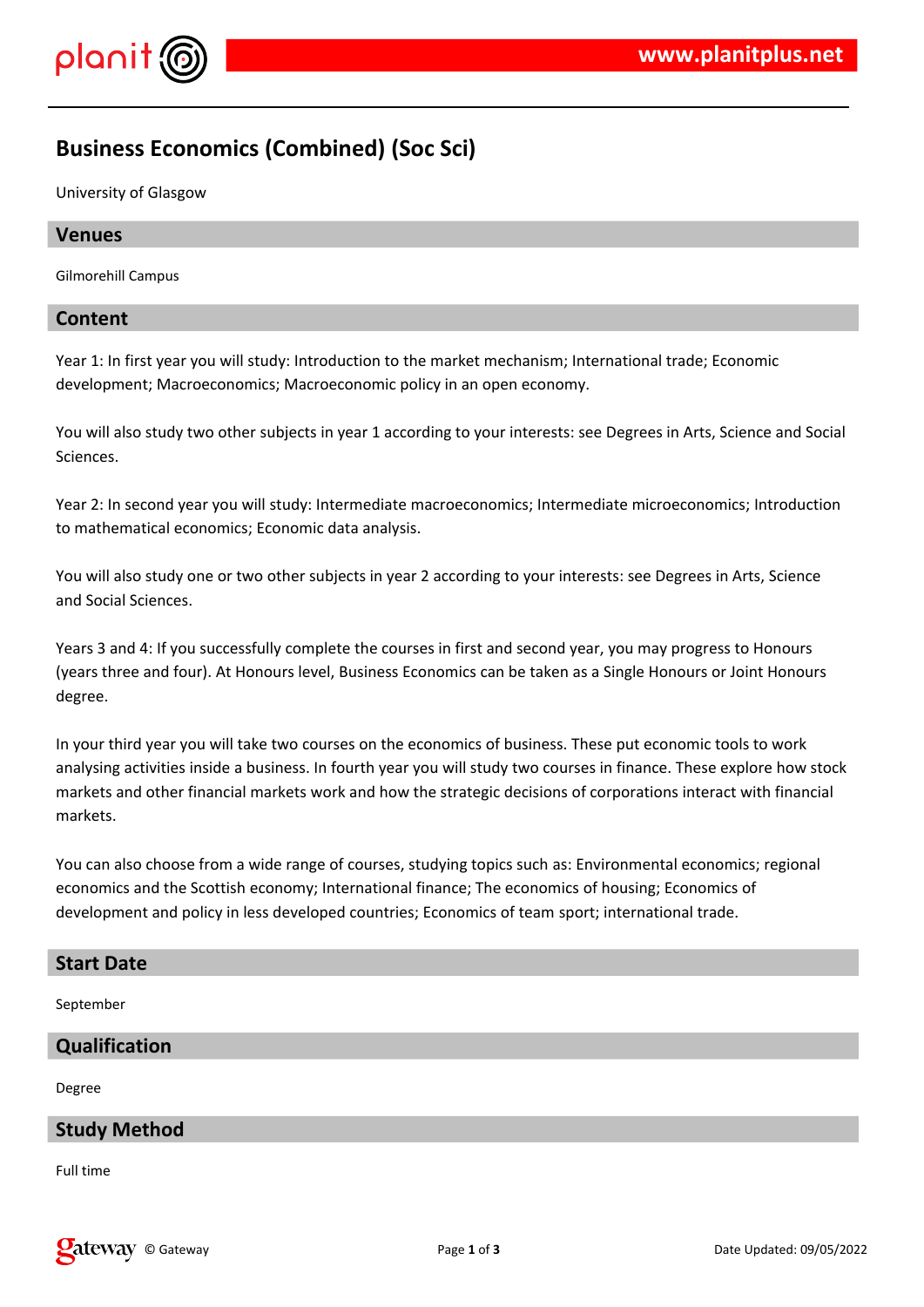

### **Award Title**

MA Hons

# **UCAS Code**

Please refer to list below

#### **Course Length**

4 years

**Faculty**

College of Social Sciences

#### **Department**

Adam Smith Business School

#### **Entry Requirements**

2023 entry requirements

Standard entry: 6 Highers at AAAAAA or Advanced Highers at BB plus AAAA (by end S6 with min AAABB after S5) including English and Maths (at A preferred).

Widening access entry: 4 Highers at AABBB/BBBBB (by end of S6 with min ABB after S5) including English and Maths. Completion of a pre-entry programme.

Grades and subjects may vary depending on combinations taken.

### **SCQF Level**

10

#### **Cost**

«Cost»

#### **Progression Routes**

«ProgressionRoutes»

### **Combination Courses**

| <b>Business Economics/Archaeology</b>                       | LN16             |
|-------------------------------------------------------------|------------------|
| <b>Business Economics/Business and Management</b>           | LNC <sub>2</sub> |
| <b>Business Economics/Central and East European Studies</b> | <b>RL71</b>      |
| <b>Business Economics/Economic and Social History</b>       | LV13             |
| <b>Business Economics/Geography</b>                         | LLC7             |
| <b>Business Economics/Mathematics</b>                       | <b>LG11</b>      |
| <b>Business Economics/Philosophy</b>                        | LV15             |
|                                                             |                  |